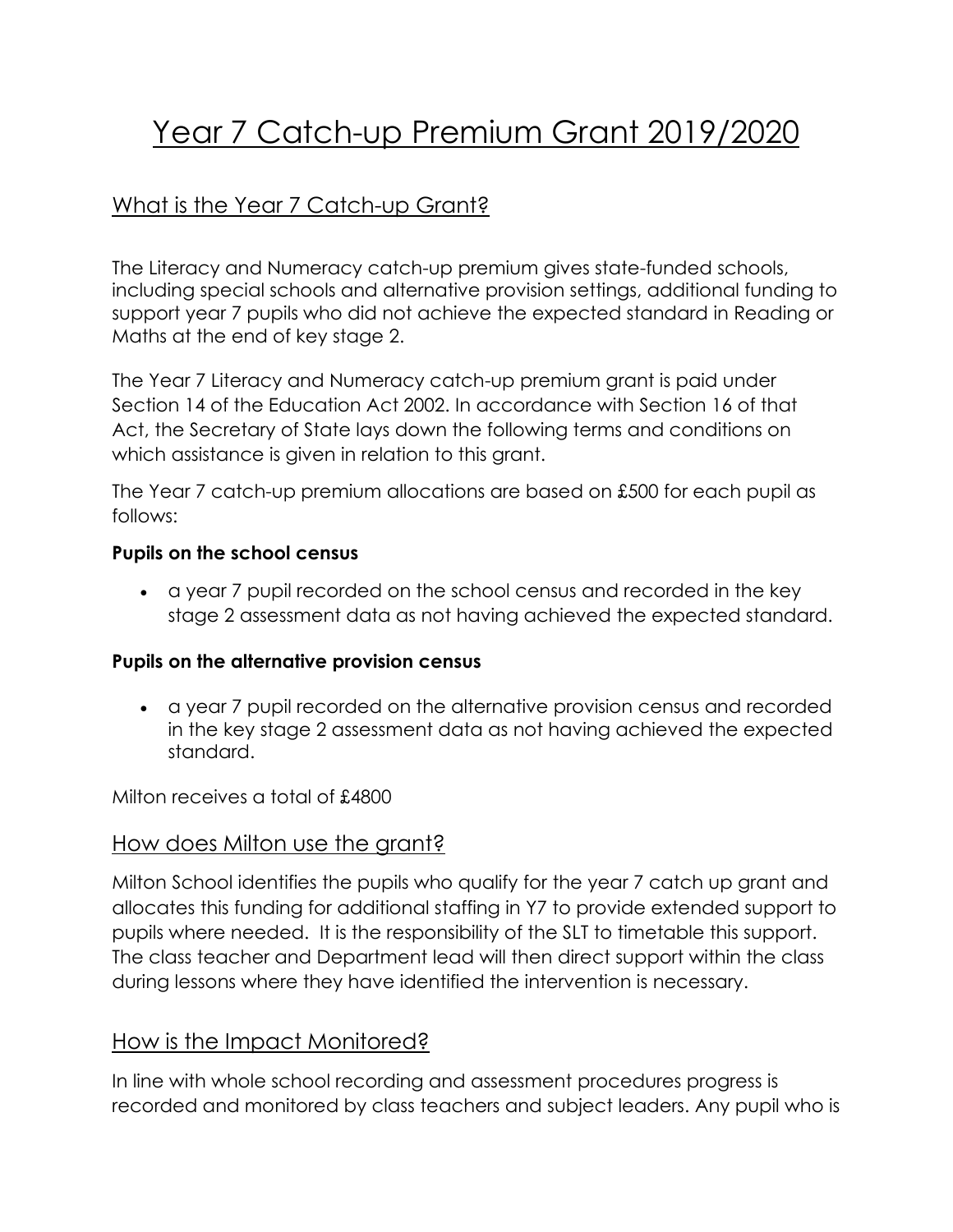not making expected progress is identified and additional interventions/actions are put in place, such as through individual pupil targets or a 1:1 intensive package of support.

## Update on the impact of Year 7 Catch up from 2019/2020

Milton School allocated additional classroom support for 0.5 of the week for pupils in Year 7. At the end of Year 7 pupils had made the progress shown below:

The figures below show how Y7 PP pupils performed against their expected progress.

| Progress          | <b>Below</b> | Expected | Above    | Total     |
|-------------------|--------------|----------|----------|-----------|
|                   | expected     | %        | expected | expected  |
|                   | %            |          | $\%$     | and above |
|                   |              |          |          | %         |
| English - Reading |              | 33       | 33       | 33        |
| English - Writing | 100          |          |          |           |
| Maths Using and   |              | 33       | 67       | 100       |
| Applying          |              |          |          |           |

These charts show a comparison between the achievement of pupils who receive pupil premium and those who do not in Maths, English.

Overall they show that Pupils Premium pupils are achieving as well if not better than their peers in reading and maths with the exception of writing.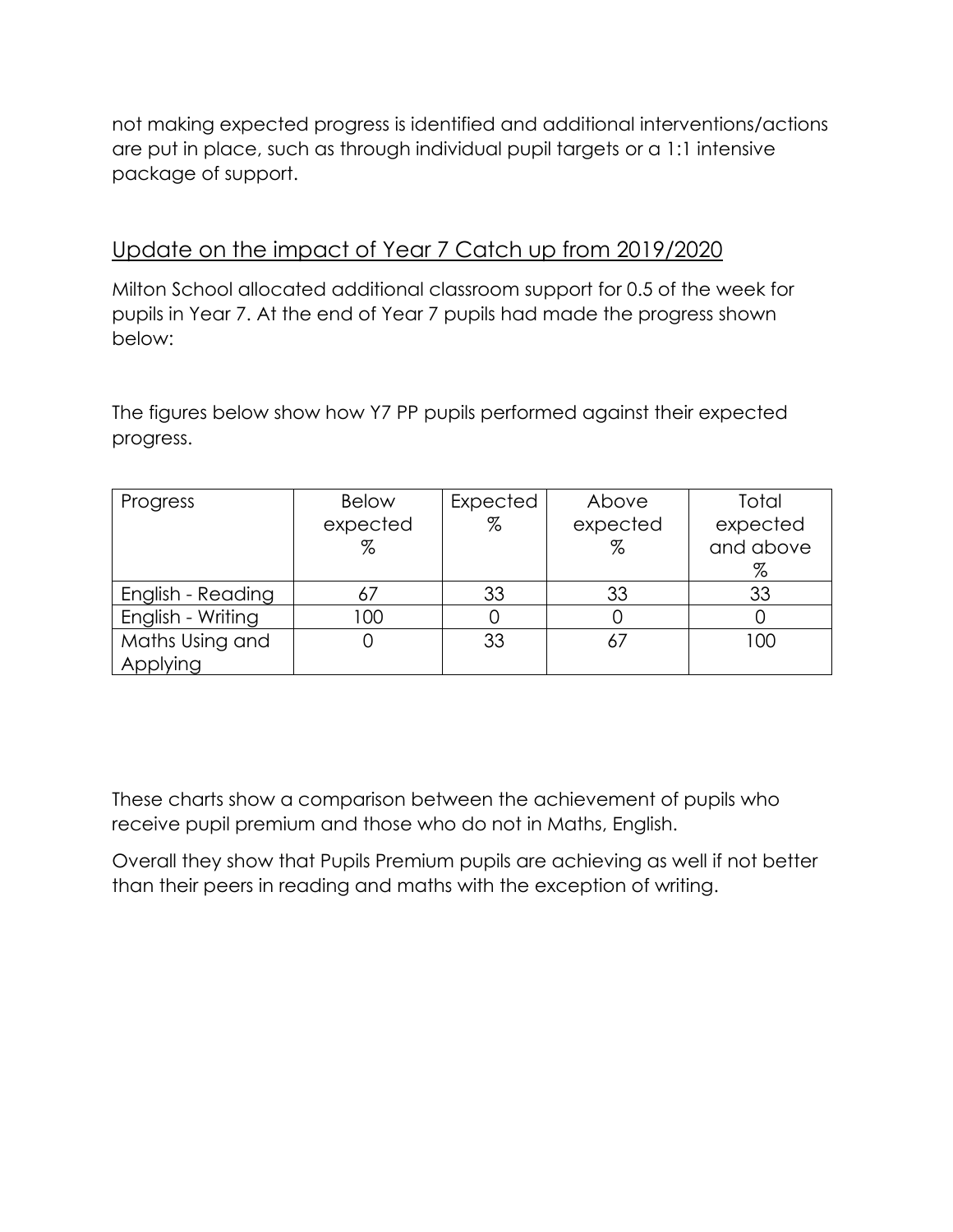